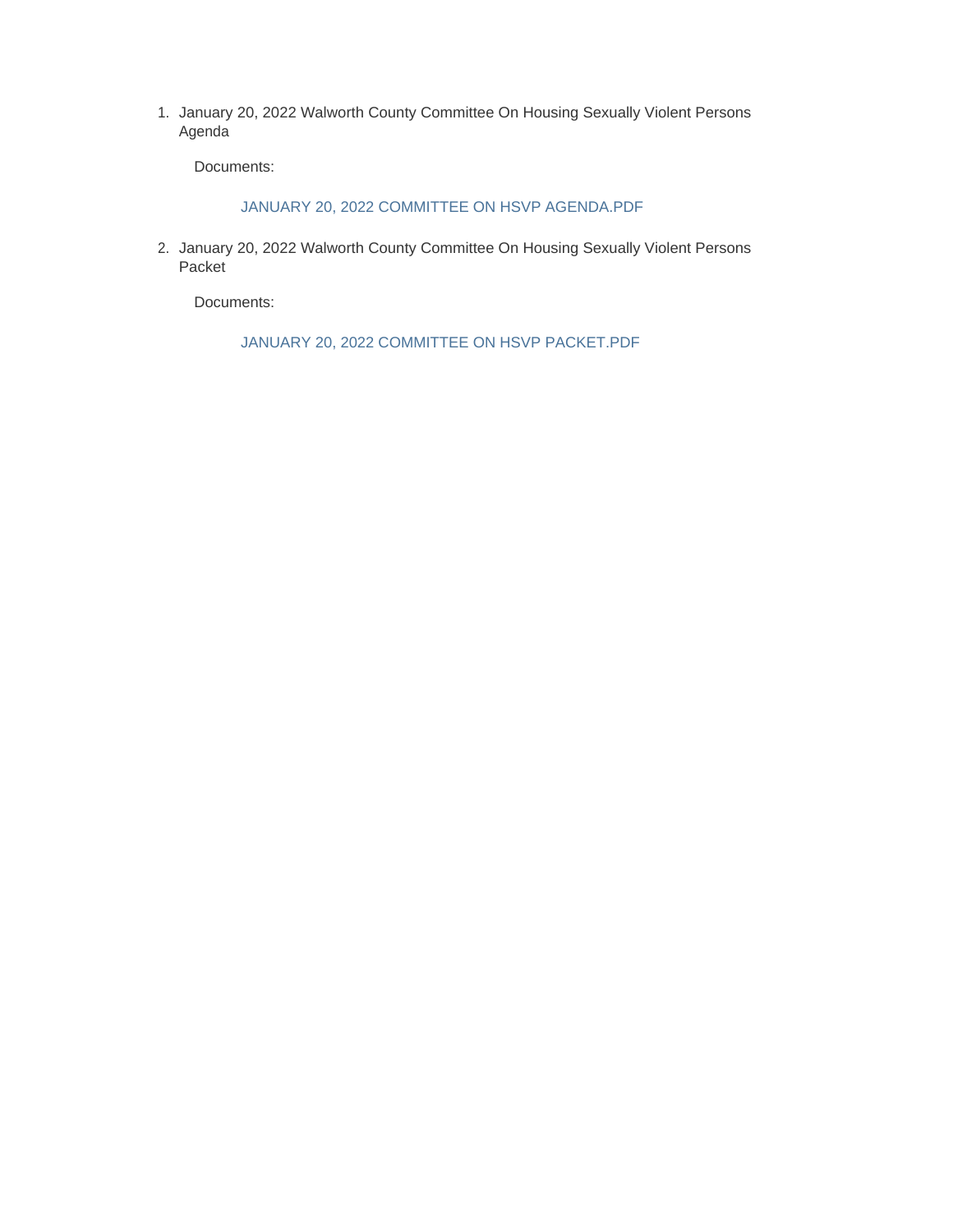

Nancy Russell County Board Chairperson Jerry Grant County Board Vice Chairperson

# **Walworth County Committee on Housing Sexually Violent Persons**

# **MEETING NOTICE Thursday, January 20, 2022 1:00 p.m. County Board Room Government Center – 100 W. Walworth Elkhorn, Wisconsin**

### *Carlo Nevicosi, Chair Michael Cotter, Vice-Chair*

Jackie Giller – Information Technologies Director, Dale Dryna – GIS Supervisor/Land Information Officer, Lisa Kadlec – Administrative Analyst, Penny Vogt – Corrections Field Supervisor and Angela Serwa – Contract Specialist – Advanced Supervised Release Program Bureau of Community Forensic Services

**(Posted in compliance with Sec. 19.84, Wis. Stats.)**

### NOTICE: DUE TO THE CONTINUING PUBLIC HEALTH EMERGENCY, THIS MEETING IS PLANNED TO PROVIDE FOR REMOTE OR OFF-SITE ATTENDANCEBY COMMITTEE MEMBERS.

The Walworth County Government Center remains open, but in-person attendance may be limited to help ensure appropriate social distancing is observed. ALL INDIVIDUALS ARE STRONGLY ENCOURAGED TO WATCH THE MEETING STREAMING LIVE AT

<https://mediasite.co.walworth.wi.us/Mediasite/Play/468f3011f69c4417aef33cf9cb34ff521d>

Individuals wanting to provide a Public Comment can do so remotely by telephone, but must contact the County Administrator's Office at 262-741-4357 on the day of the meeting and at least 15 minutes prior to the start of the meeting to obtain instructions.

#### **It is possible that a quorum of the County Board or any of its other committees could be in attendance at this meeting.**

**Agenda items are available upon request on the county's web page [\(co.walworth.wi.us\)](http://www.co.walworth.wi.us/). The agenda packet, including supporting documents, may be large, depending upon the number of enclosures. Downloading it will require ample computer memory and may take significant time.**

# **A G E N D A Note: all agenda items are subject to discussion and/or action.**

- 1. Call to order
- 2. Roll call
- 3. Withdrawals from the agenda, if any
- 4. Agenda approval
- 5. Approval of Minutes from last meeting(s): a) January 6, 2022 Meeting (encl. pp. 1- 2)
- 6. Public Comment Period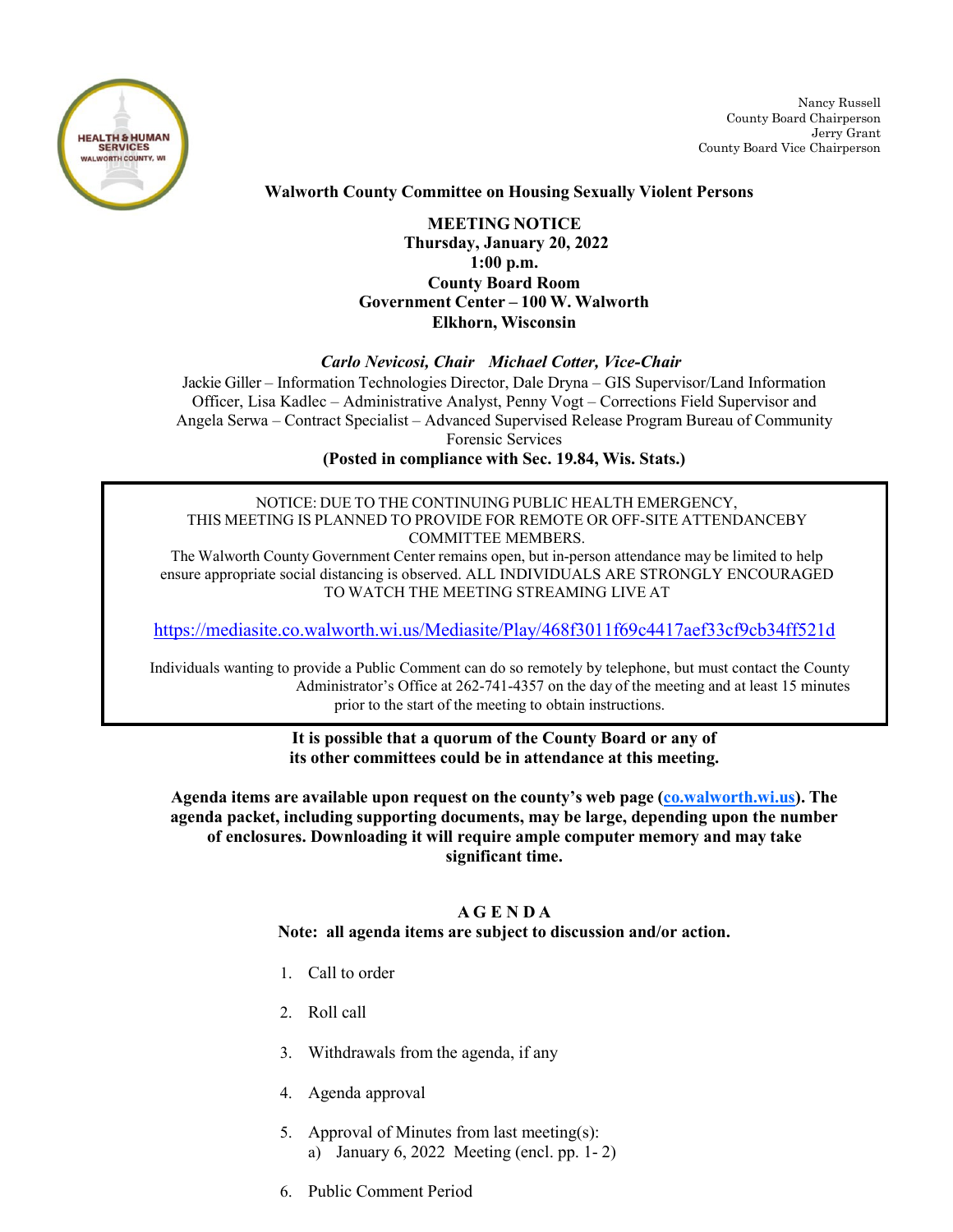- 7. Unfinished business
	- a) Task Updates regarding Housing Options for 980 Sexually Violent Persons
- 8. The committee may discuss the following topic in open session. The committee may convene in closed session pursuant to the exemption contained in Section 19.85(1)(e) of the Wisconsin Statutes, "Deliberating or negotiating the purchasing of public properties, the investing of public funds, or conducting other specified public business, whenever competitive or bargaining reasons require a closed session.
	- a) Community placement options for Anthony Teifke

The committee will reconvene in open session and may discuss and/or take action on the above-referenced agenda item(s).

- 9. Set/confirm next meeting date and time TBD
- 10. Adjournment
- Submitted by: Carlo Nevicosi Director Health and Human Services and Superintendent of County Institutions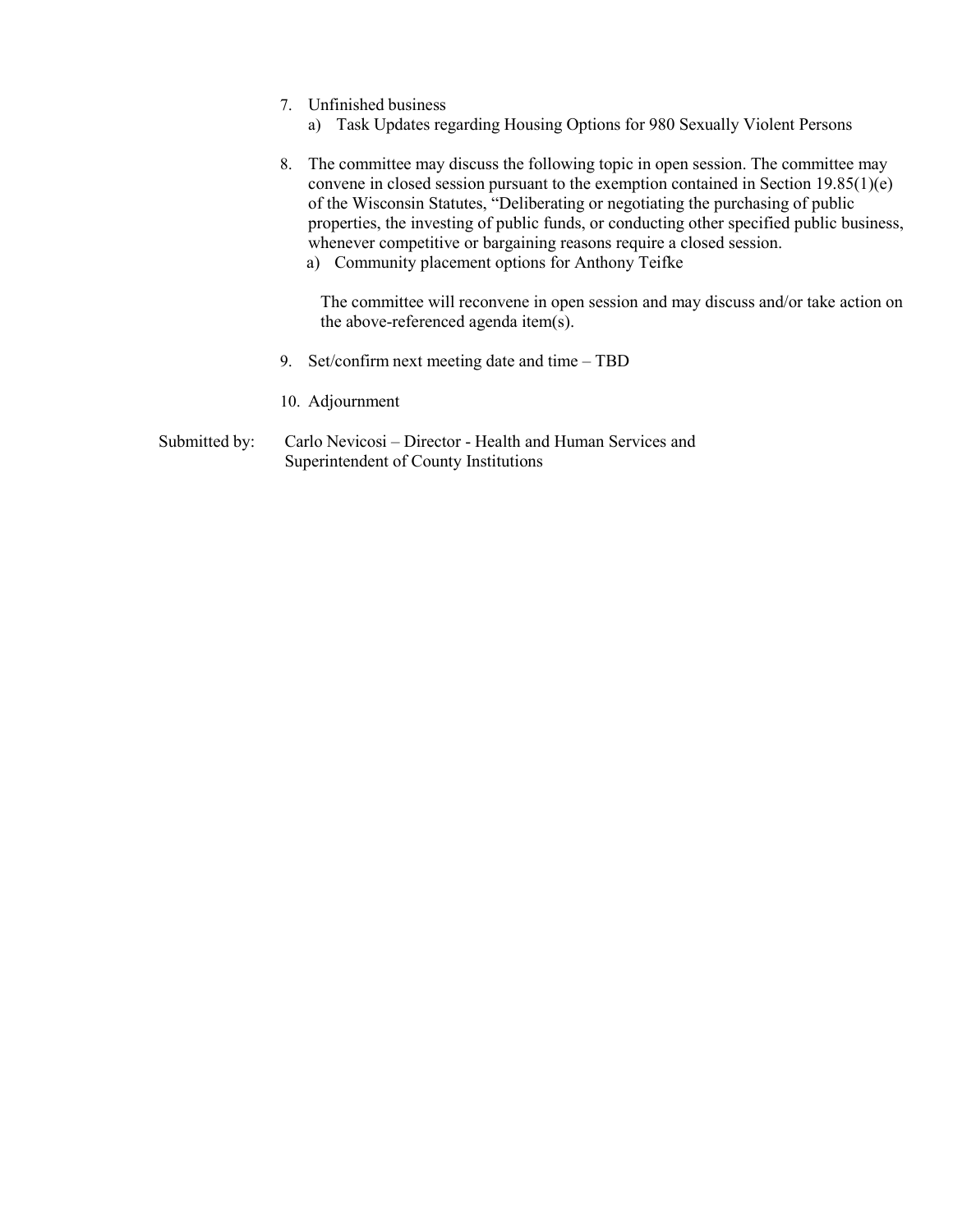# **DRAFT Walworth County Board of Supervisors Housing Sexually Violent Persons Committee Meeting Minutes Thursday, January 6, 2022 Walworth County Government Center, County Board Room 114 100 West Walworth Street, Elkhorn, Wisconsin**

Chair Carlo Nevicosi called the meeting to order at 1:00 p.m.

Roll call was conducted and the following members were present, either in person or by remote attendance: Chair Carlo Nevicosi, Director-Health and Human Services (HHS)/Superintendent of County Institutions; Vice Chair Michael Cotter, Corporation Counsel/Director-Land Use and Resource Management (LURM); Director-Information Technologies (IT) Jackie Giller; Geographic Information Systems (GIS) Supervisor/Land Information Officer Dale Drayna; and HHS Administrative Analyst Lisa Kadlec. Corrections Field Supervisor Penny Vogt and Contract Specialist-Advanced Supervised Release Program Bureau of Community Forensic Services Angela Serwa were absent. There is one vacant position. A quorum was declared.

### **Others in Attendance**

County Staff: Walworth County Detective Kirk Dodge; and GIS Analyst Ben Hotstetler. Members of the Public: Scott Timm, Contract Specialist for Department of Health Services (DHS.)

## **On motion by Vice Chair Cotter, second by HHS Administrative Analyst Kadlec, the agenda was approved with no withdrawals.**

# **On motion by GIS Supervisor/Land Information Officer Drayna, second by Vice Chair Cotter, the December 21, 2021 Housing Sexually Violent Persons Committee meeting minutes were approved.**

**Public Comment** – There was none.

## **Unfinished Business**

7a. Task Updates regarding Housing Options for 980 Sexually Violent Persons

Chair Carlo Nevicosi stated the landlord discussed last month continues to be engaged and is actively sending property addresses to be considered under the parameters of state statute. Chair Nevicosi recapitulated that the fully vetted property is still on the market, but lower offers made by the landlord have not been accepted.

Chair Nevicosi shared that the time has come to draft a status update and file it with the court regarding placement for Mr. Teifke. He voiced concern that no progress with placement has been made since the last hearing, and expects the defense attorney to be less than pleased. Chair Nevicosi has agendized the placement of Mr. Teifke for the January 19, 2021 Health and Human Services (HHS) Board meeting. He is looking for guidance from the Board as to whether the Housing Sexually Violent Persons Committee should continue to pursue the landlord option with the increased risk of incurring fines from the court, or move forward with the County purchase of a property. Discussion followed in regards to the County possibly loaning the landlord the difference in his \$200,000 budget and the purchase price of the vetted property. GIS Supervisor/Land Information Officer Drayna noted that through his scraping of properties for sale, the only inventory that is on the market for less than \$200,000 is located within a city or village.

Discussion then focused on whether a property located less than 1,500 feet from a park could still be considered. Contract Specialist for the Department of Health Services (DHS) Scott Timm stated there have been court orders, in other counties, to allow placement that does not meet all state statute criteria.

8. The committee may discuss the following topic in open session. The committee convened in closed session **at approximately 1:32 p.m. on motion and second by Vice Chair Cotter and HHS Administrative Analyst Kadlec** pursuant to the exemption contained in Section 19.85(1)(e) of the Wisconsin Statutes, "Deliberating or negotiating the purchasing of public properties, the investing of public funds, or conducting other specified public business, whenever competitive or bargaining reasons require a closed session," relative to the items(s) listed below. A roll call vote was conducted and all members present voted "aye." Walworth County Detective Kirk Dodge and GIS Analyst Ben Hotstetler remained in closed session. Director-IT Jackie Giller and Contract Specialist for DHS Scott Timm remained on the telephone.